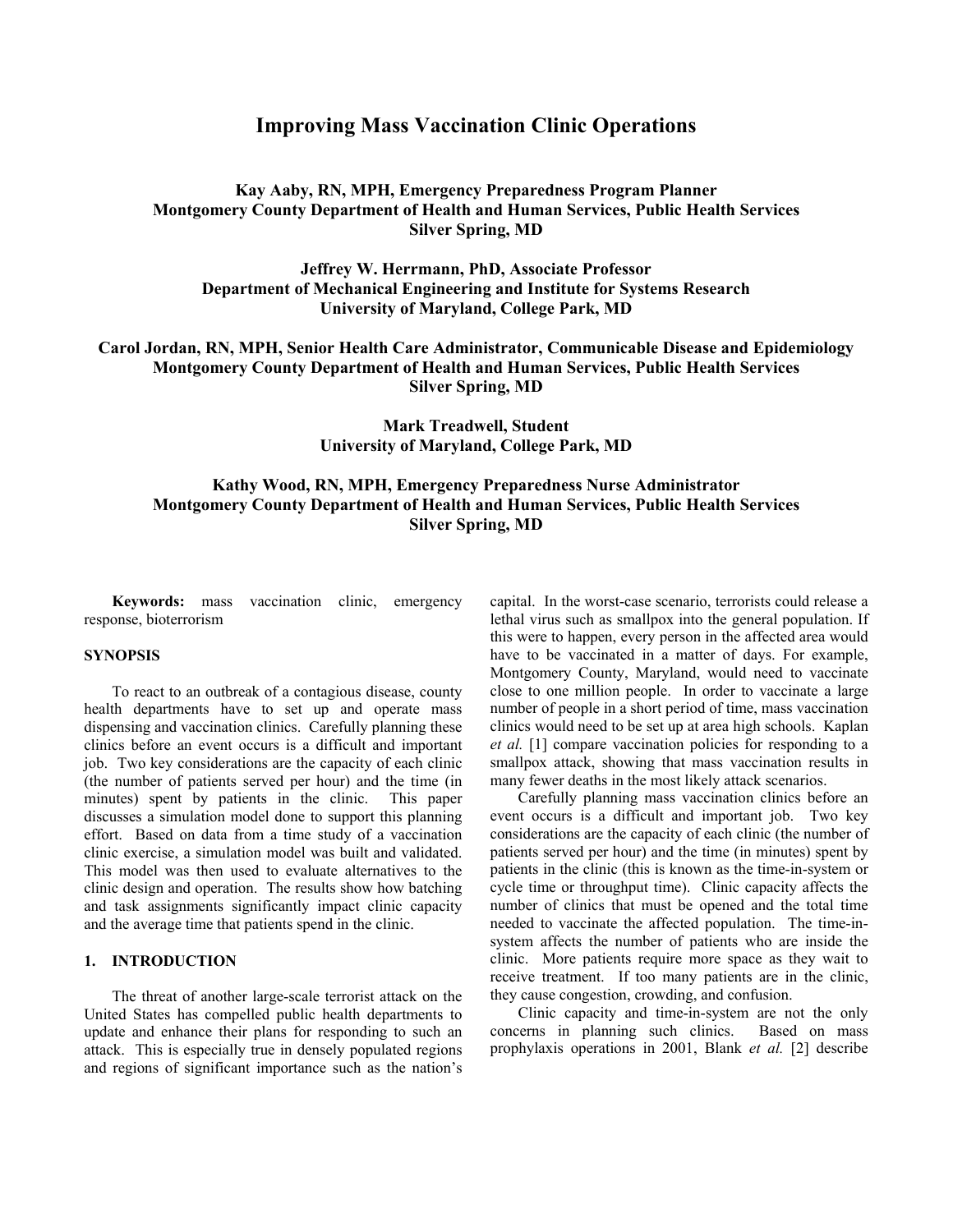many of the practical concerns that arise while planning and operating mass dispensing and vaccination clinics.

We are not aware of any other published reports that describe the modeling or design of mass dispensing and vaccination clinics. Malakooti [3] used a cell formation approach to emergency room design. Sanjay and McLean [4] describe a framework for linking simulation models of disasters.

The remainder of this paper is organized as follows: Section 2 discusses the creation and validation of the simulation model. Section 3 describes the simulation experiments. Section 4 presents the results. Section 5 concludes the paper.

### **2. MODEL CREATION AND VALIDATION**

This study followed standard simulation study methodology:

- 1. Define scope of study.
- 2. Collect data.
- 3. Analyze data.
- 4. Build simulation model.
- 5. Validate simulation model.
- 6. Run experiments.
- 7. Present results.

The scope of the simulation study was limited to the clinic operations and the key performance measures of capacity and time-in-system. The clinic setup procedures, the transportation of patients to the clinic, and the handling of vaccines and other supplies were not considered.

Data collection relied upon a time study of a mass vaccination clinic exercise performed on June 21, 2004, by the Montgomery County Department of Health and Human Services (MCDHHS). This drill was created to simulate the emergency procedures in store for mass vaccination in the

event of a widespread outbreak of the smallpox virus. The exercise was held at a local high school. No actual vaccinations were given. Nurses at the vaccination station simulated the smallpox vaccination step by poking each patient's arm with coffee stirrers.

In this full-scale exercise, 152 workers and volunteers served as medical professionals, clinic commanders, administrative staff, translators, and security. Volunteers from the local workforce and community served as patients. County workers and especially Public Health staff were encouraged to participate with their families. A number brought elderly family members and children, and the volunteers included individuals with physical disabilities. Approximately 530 people participated in the exercise as patients between 12:30 pm and 3:00 pm.

In the current clinic design, patients go through multiple stations to receive treatment. Figure 1 shows the patient flow.

Patients gather at the staging areas, from which school buses transport them to the clinic. Each bus holds up to 50 patients. At the clinic, each patient exits the bus and proceeds to the triage station, which is outside the clinic building. The triage staff ask patients if they have any symptoms of smallpox (a rash or fever) or if they know that they have been in contact with the smallpox virus. Symptomatic patients go to a holding room to await medical consultation. Patients exposed to the smallpox virus go to a quarantine room to await medical consultation. After seeing a doctor, each of these patients either goes to the hospital or enters the clinic. Each patient who enters the clinic receives registration forms (with English and Spanish instructions) and information on smallpox in multiple languages at the registration station. Patients then go to the education station.

The education station is a set of classrooms. In each



**Figure 1**. Flowchart of patient flow (dashed lines show patients who exit without receiving vaccinations)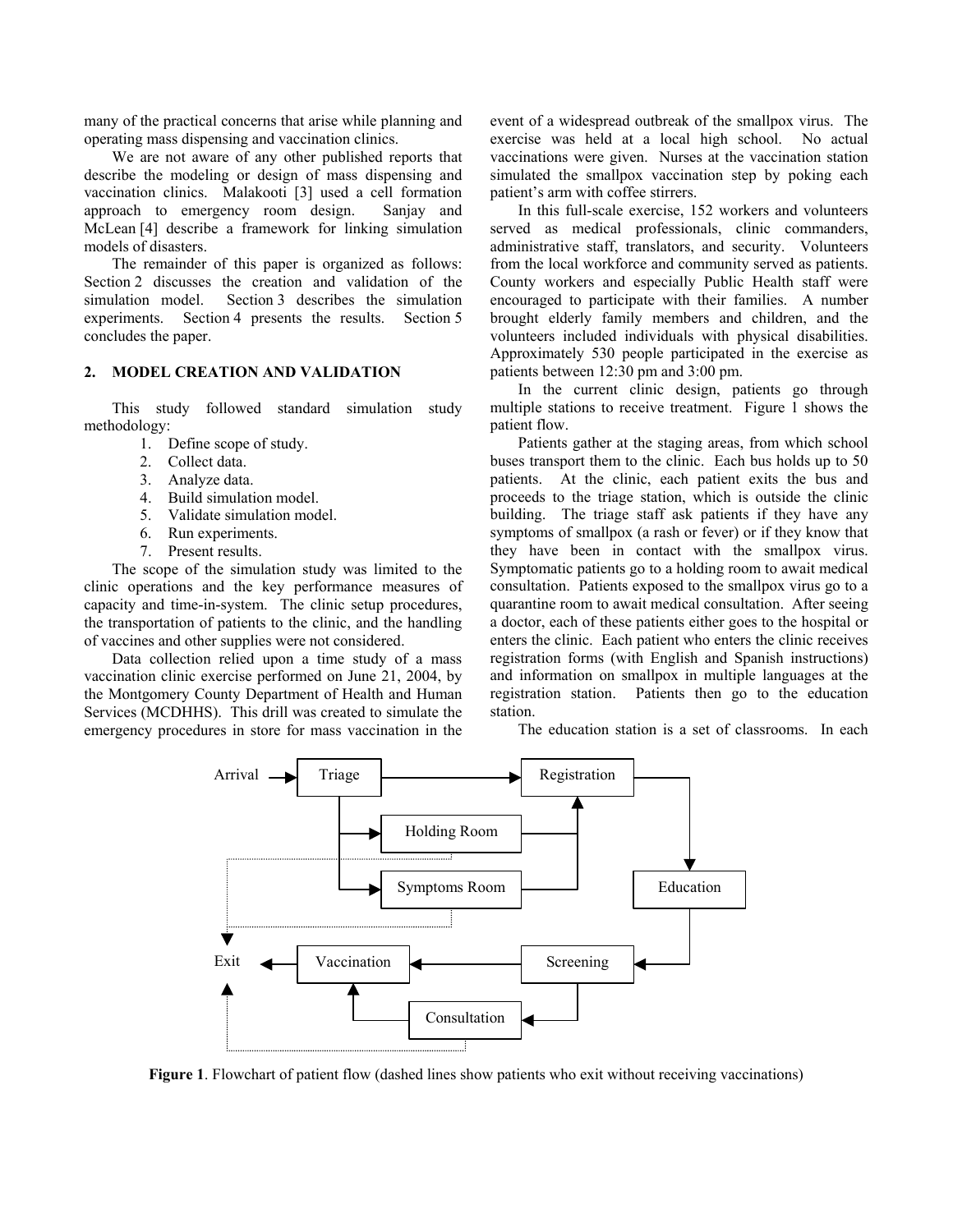classroom, 30 patients watch an informational video (in English or Spanish) about the smallpox vaccine. The patients also complete their forms. The staff overseeing these classrooms also check the registration forms for completeness. After this, each patient walks to the screening station.

At the screening station, screening staff checked each patient's registration form. Patients who have possible complications based on their medical history then go to the consultation station. The others sign a consent form and go directly to the vaccination station.

At the consultation station, each patient meets with a doctor to discuss possible complications. Patients who decide to skip the vaccination receive an information sheet and then leave the clinic. The others sign a consent form and go to the vaccination station.

At the vaccination station, vaccination staff verify that the consent form was signed and witnessed and then vaccinate the patient in one arm. The patient and a staff member review an information sheet about what to do after the vaccination, and then the patient leaves the clinic.

To model this clinic design, the research team

constructed a discrete-event simulation model of the mass vaccination clinic using Rockwell Software's Arena®. As shown in Figure 2, the model included animation for visualizing the movement of patients through the clinic. For validation purposes, this initial model was created to simulate the clinic that operated during the exercise that occurred. For instance, patients arrived in batches that corresponded to the actual bus arrivals. In the simulation model, each patient's arrival to each station was noted and recorded. The processing times at each station were random variables whose distributions had the best fit to data collected from the time study. Patients were randomly sent to the holding rooms or to consultation using probabilities that corresponded to the actual frequencies.

Table 1 and Figure 3 compare the clinic performance from the exercise (measured as part of the time study) and the results from the simulation model. These results show that the measured and simulated times are close.

## **3. SIMULATION EXPERIMENTS**

The purpose of the simulation experiments was to



**Figure 2.** Clinic Simulation Model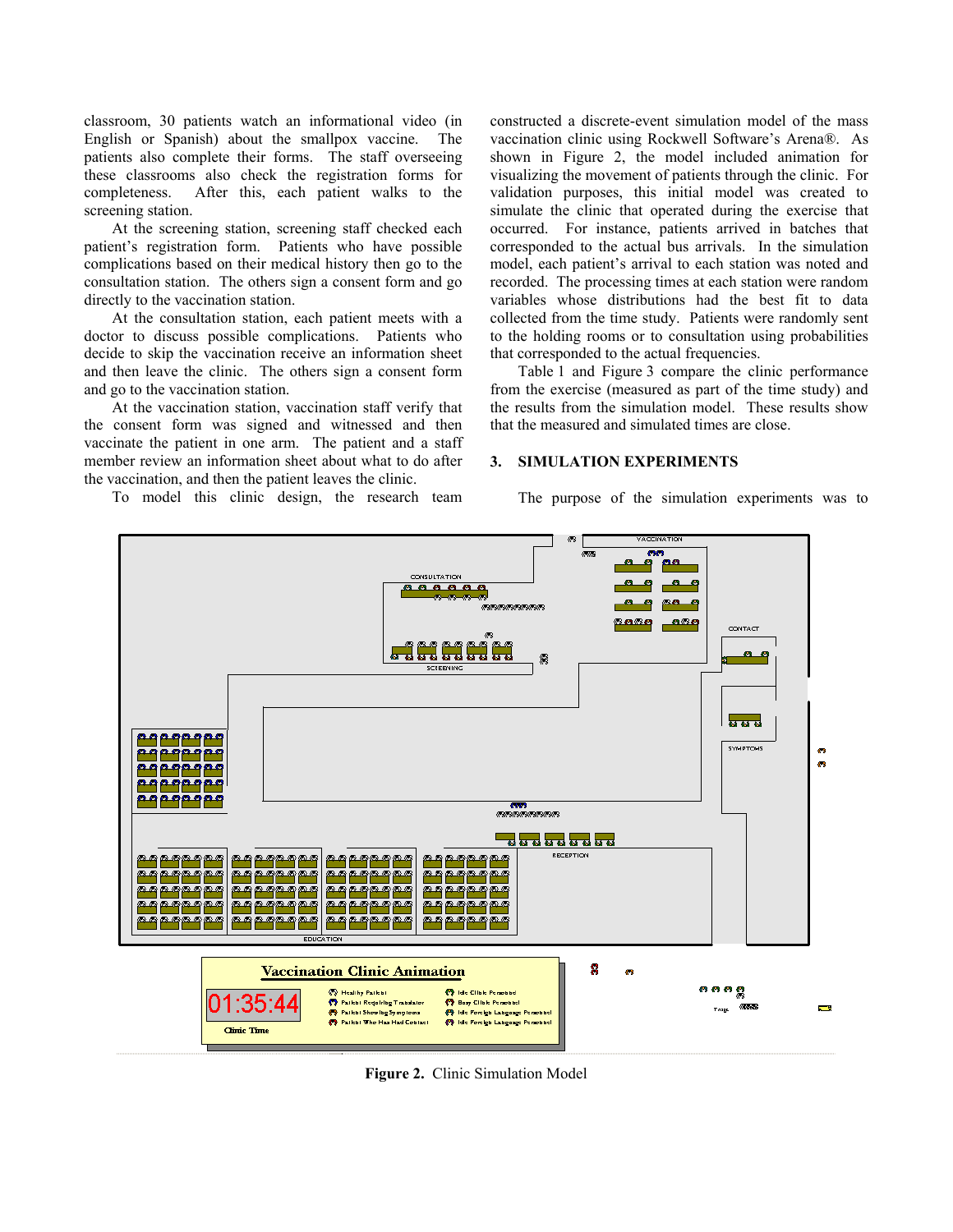| <b>Station</b>         | <b>Measured from</b><br>exercise<br>(minutes) | 95% confidence<br>interval from<br>simulation<br>(minutes) |
|------------------------|-----------------------------------------------|------------------------------------------------------------|
| Triage                 | 2.18                                          | 4.35, 4.75                                                 |
| Registration           | 2.43                                          | 0.16, 0.17                                                 |
| <b>Education</b>       | 31.23                                         | 28.18, 29.65                                               |
| <b>Screening</b>       | 16.77                                         | 20.08, 22.48                                               |
| Vaccination            | 8.87                                          | 8.98, 9.98                                                 |
| <b>Total in system</b> | 60.02                                         | 62.27, 65.03                                               |

**Table 1**. Model validation: average patient time-in-system



**Figure 3.** Model validation: average time-in-system

consider alternatives to improve clinic performance. These experiments considered the performance of the clinic under the steady-state conditions that would occur in a large event, when the clinic would be operating for several days. Therefore, in these models, buses arrive randomly with an exponential interarrival time. The mean interarrival time varies to consider different patient arrival rates.

In this paper, we consider two key design questions. First, would using an auditorium (instead of multiple classrooms) change clinic capacity or affect the average amount of time that patients spend in the clinic? Second, how would combining the screening and vaccination steps change clinic capacity or affect the average time that patients spend in the clinic? These questions were asked by public health professionals after viewing the initial simulation model.

For comparison purposes, a baseline clinic model was created. Table 2 specifies the number of staff at each station. (For education, this denotes the number of classrooms.) Each classroom holds 30 patients. Each

arriving bus brings 50 patients. The key performance measure is the average total time in system. This was evaluated at five different arrival rates, shown in Table 3.

**Table 2**. Baseline clinic staffing.

| <b>Station</b> | <b>Number of Staff</b> |
|----------------|------------------------|
| Triage         | 5                      |
| Registration   | 8                      |
| Education      | 8                      |
| Screening      | 9                      |
| Consultation   | 6                      |
| Vaccination    | 16                     |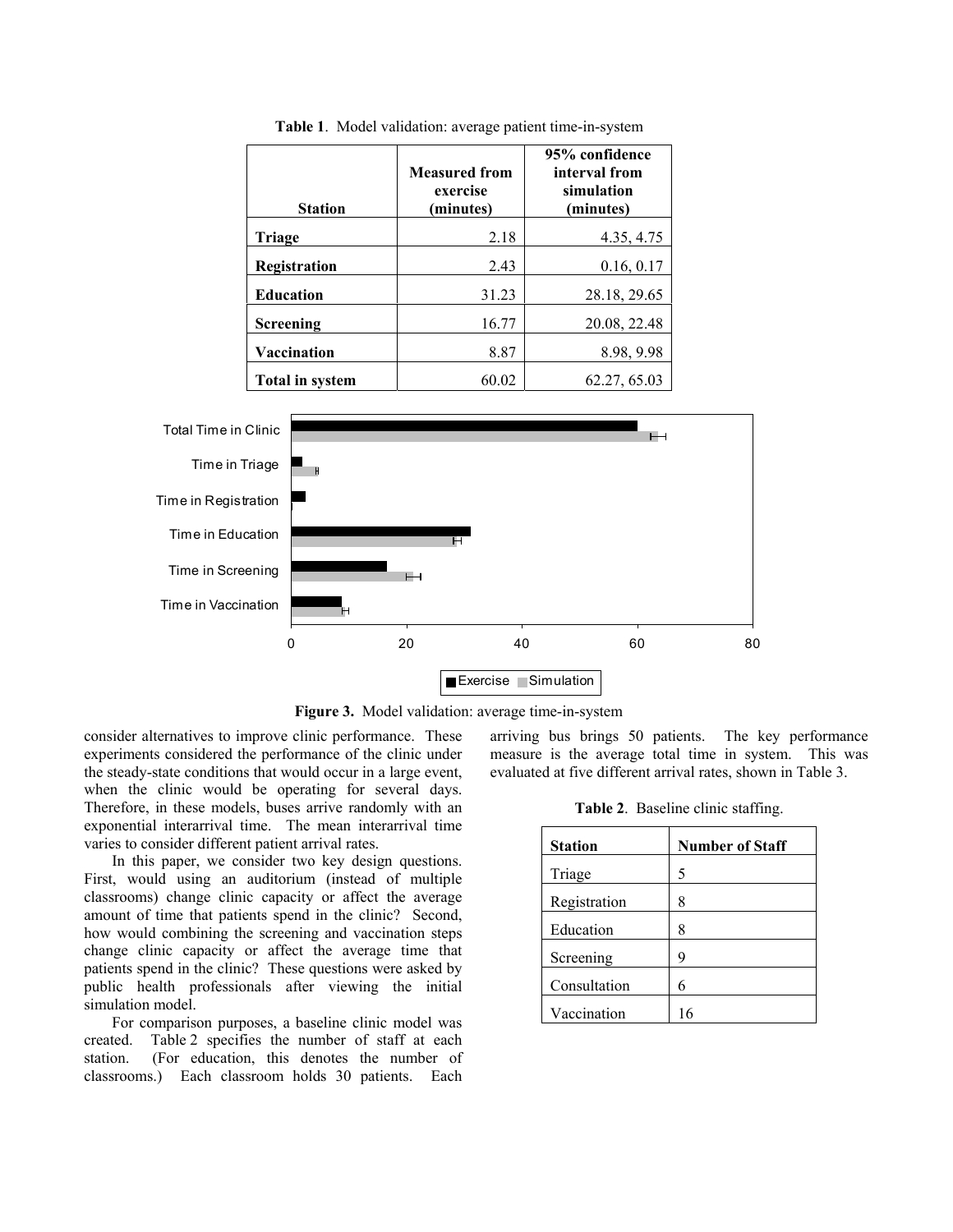| <b>Arrival Rate</b><br>(patients per<br>minute) | <b>Arrival Rate</b><br>(patients per<br>hour) | Percent of<br><b>Clinic</b><br>Capacity |
|-------------------------------------------------|-----------------------------------------------|-----------------------------------------|
| 2.45                                            | 147                                           | 50%                                     |
| 3.91                                            | 235                                           | 80%                                     |
| 4.40                                            | 264                                           | 90%                                     |
| 4.65                                            | 279                                           | 95%                                     |
| 4.84                                            | 291                                           | 99%                                     |

**Table 3**. Patient Arrival Rates.

#### **4. EXPERIMENTAL RESULTS**

Significant changes to the simulation model were required to answer the questions posed above. To address the impact of using an auditorium for the education station, the classrooms were replaced with an auditorium that can hold 250 patients. In addition, it was necessary to consider different policies for operating the auditorium:

Policy 1: As soon as one group ("class") of patients is done, start the next class with those who are waiting. If there are less than 250 patients waiting, all of them enter and become the next class. Otherwise, the first 250 patients in line become the next class. (If there are no patients waiting, start the next class when any patient arrives.)

Policy 2: After one class is done, start the next class under the following conditions: If there are at least 250 patients waiting, the first 250 patients in line become the next class. Otherwise, let the patients waiting enter, but start when enough additional patients have arrived to fill the auditorium (with 250 patients) or when five minutes have passed since the last patient arrival.

Policy 3: Similar to Policy 2, but start when ten minutes have passed since the last patient arrival.

Policy 4: After one class is done, start the next class only when the auditorium is full (with 250 patients).

These policies and the baseline design were simulated with five different arrival rates. (Note that the auditorium has more capacity than 8 classrooms.) Figure 4 shows that all of the auditorium policies increase average time-insystem by over 40 minutes.

To address the impact of combining screening and vaccination, the vaccination station was removed. Patients who would, in the baseline design, go directly to vaccination from screening, receive their vaccination at the screening station. Patients who need to go to consultation go there without receiving a vaccination at the screening station. Patients who would, in the baseline design, go to vaccination from consultation, receive their vaccination at the consultation station. (Note that this design would require more people trained to give vaccinations, though the total number of staff remains the same.)

Initially, the 16 vaccination staff were added to the screening station (which then had 25 staff). The average processing time is 4.13 minutes. Thus, the station capacity was 6.05 patients per minute. Meanwhile, average processing time at the consultation station increased to 6.76 minutes, so that station's capacity was 0.89 patients per minute. This was clearly inadequate since 26% of the patients visited this station.

Moving four staff from screening (now with 21 staff) to consultation (now with 10 staff) reduced the screening station capacity to 5.08 patients per minute and increased the consultation station capacity to 1.48 patients per minute. This was adequate to meet demand.

This configuration and the baseline design were simulated with five different arrival rates. Figure 5 shows that the new configuration reduced average time-in-system by ten minutes in the scenarios with the highest arrival rate. Staff utilization remained the same.

### **5. SUMMARY AND CONCLUSIONS**

This paper discussed the use of discrete-event simulation models to evaluate different mass vaccination clinic designs. These models allow county health departments to plan operations that reduce the number of patients in the clinic, which avoids unnecessary congestion, crowding, and confusion. In particular, the models show how batching at the education station degrades clinic performance. Plans that provide smallpox education before patients arrive to the clinic need to be investigated further.

Simulation provides the best estimates of queueing due to the batch processes and the general processing time distributions that characterize mass vaccination clinics. Simulation studies such as the one described here are most appropriate as part of planning a county's response to an event, since conducting the study requires time to collect and analyze data, build and validate the model, and conduct experiments to evaluate alternatives.

The authors are conducting research to build adaptable simulation models of common clinic designs. These parametric models will eliminate the need to construct a new simulation model from scratch. Additional research into collecting data about clinic operations is also ongoing.

Finally, simulation models that comprise multiple vaccination clinics, staging areas, and the transportation system used to move patients to and from clinics could be built using the clinic simulation models (or simplified versions of them).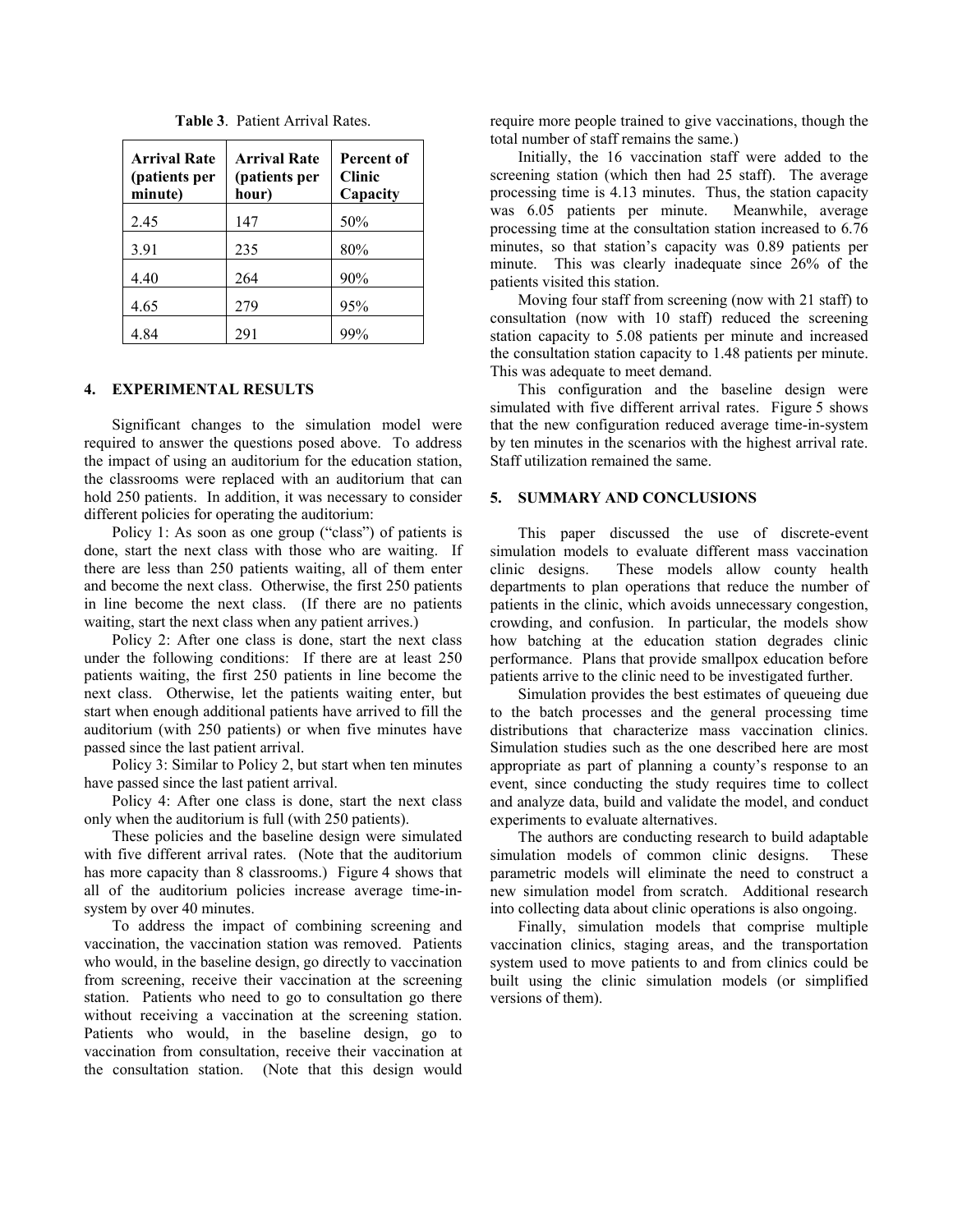## **ACKNOWLEDGEMENTS**

This research was supported by the National Science Foundation under grant EEC 02-43803 and was conducted in the facilities of the Computer Integrated Manufacturing Laboratory, a constituent lab of the Institute for Systems Research. The authors appreciate the assistance of all who helped set up and perform the time study, including Jo Jo Chamandy, Judy Covich, Lori Beth Hook, Randle Bell, Ashley Collinson, Michelle Edwards, Quaila Denning, Darren Doye, Michael Engram, Daniel Fitzgerald, Gina Gouker, Nils Klinkenberg, Geoff Kung, Joanna Meador, Melaine Moeller, Hans Moore, and Noah Stevens. Special thanks go to Daniel T. Cook, who created and validated the initial model.

### **REFERENCES**

1. Kaplan EH, Craft DL, and Wein LM. Emergency response to a smallpox attack: the case for mass vaccination. Proceedings of the National Academy of Sciences 2002; 99(16): 10935-10940.

2. Blank S, Moskin LC, and Zucker JR. An ounce of prevention is a ton of work: mass antibiotic prophylaxis for anthrax, New York City, 2001. Emerging Infectious Diseases 2003; 9(6): 615-622.

3. Malakooti NR. Emergency room design based on production, process planning, and cell formation. Proceedings of the 2004 Industrial Engineering Research Conference; 2004 May 15-19; Houston, Texas.

4. Sanjay J, McLean CR. An architecture for integrated modeling and simulation for emergency response. Proceedings of the 2004 Industrial Engineering Research Conference; 2004 May 15-19; Houston, Texas.



**Figure 4**. Clinic performance under the baseline policy and the four auditorium policies.